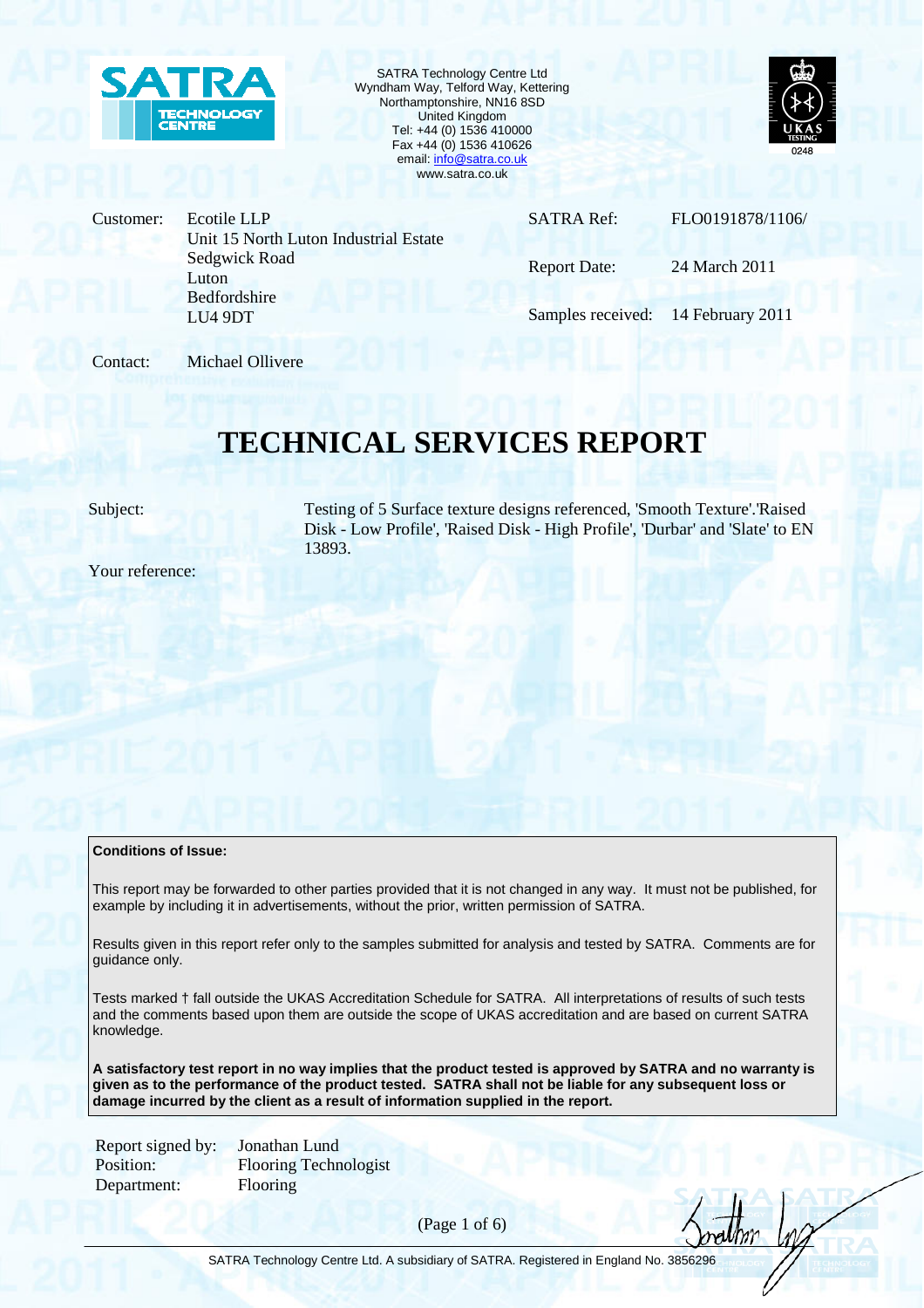



# **TESTING OF 5 SURFACE TEXTURE DESIGNS REFERENCED, 'SMOOTH TEXTURE'.'RAISED DISK - LOW PROFILE', 'RAISED DISK - HIGH PROFILE', 'DURBAR' AND 'SLATE'.**

As requested by Ecotile LLP, an assessment has been conducted on the samples referenced 'Smooth Texture' 'Raised Disk - Low Profile', 'Raised Disk - High Profile', 'Durbar' and 'Slate'submitted in relation to dry slip resistance with assessment against the requirements stipulated for resilient floor coverings described in BS EN 14041: 2004, as detailed below.

# **SUMMARY**

In relation to the property assessed (Dynamic coefficient of friction under dry conditions) the PVC floor coverings submitted under the references 'Smooth Texture' 'Raised Disk - Low Profile', 'Raised Disk - High Profile', 'Durbar' and 'Slate' have satisfied the minimum requirements set out in BS EN 14041: 2004.

The following additional labelling is therefore permissible under the technical details and should be incorporated The following additional fabeling is therewithin the CE Label (pictogram optional).<br>
Technical Class DS<br>
Technical Class DS



Technical Class DS

# **SAMPLE SUBMITTED**

| Sample references:    | 'Smooth Texture' 'Raised Disk - Low Profile', 'Raised Disk - High Profile',<br>'Durbar' and 'Slate' |
|-----------------------|-----------------------------------------------------------------------------------------------------|
| Description:          | Homogeneous Interlocking PVC Tile                                                                   |
| Appearances:          | See annex 1.0                                                                                       |
| Colour:               | <b>Various</b>                                                                                      |
| Intended application: | Contract / Commercial use                                                                           |
| Date received:        | 14 <sup>th</sup> February 2011                                                                      |
| Date conditioned:     | 14 <sup>th</sup> February 2011                                                                      |
| Testing commenced:    | $21st$ March 2011                                                                                   |
| Testing completed:    | $21st$ March 2011                                                                                   |
| Testing conducted by: | Phil Weal, Mandy De Wet                                                                             |
|                       |                                                                                                     |

## **TESTS CARRIED OUT**

 BS EN 13893:2002 – Resilient, Laminate and textile floor coverings – Measurement of dynamic coefficient of friction on dry floor surfaces (1)

## *Note(s):*

*(1) The results have been assessed according to the requirements of BS EN 14041: 2004 Resilient, textile and laminate floor coverings – Essential characteristics. 4.5 Slip resistance Classification* 

Ecotile LLP Signed: Job: FLO0191878/1106/ Date: 24 March 2011 (Page 2 of 6)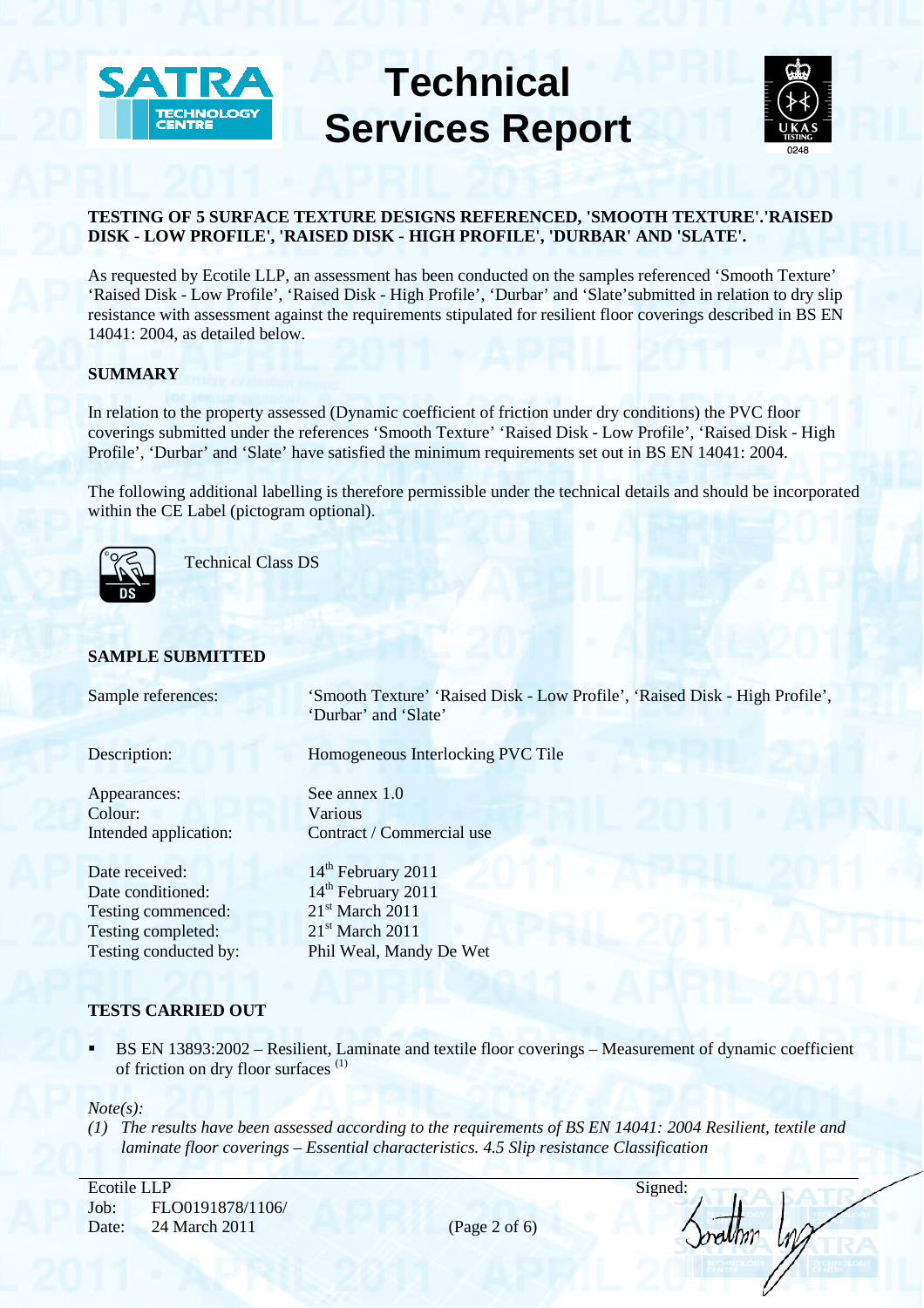



# **RESULTS**

| <b>Sample</b><br>Reference | <b>Characteristic</b> | EN 14041: 2004<br><b>Requirements</b>             | <b>Direction</b> | <b>Average Results</b> |
|----------------------------|-----------------------|---------------------------------------------------|------------------|------------------------|
| <b>Smooth Texture</b>      | Slip Resistance       | Dynamic Coefficient of<br>friction of $\geq$ 0.30 | Along            | 0.69                   |
|                            |                       |                                                   | Across           | 0.67                   |

| <b>Sample</b><br><b>Reference</b>                        | <b>Characteristic</b>   | EN 14041: 2004<br><b>Requirements</b> | <b>Direction</b> | <b>Average Results</b> |
|----------------------------------------------------------|-------------------------|---------------------------------------|------------------|------------------------|
| Raised Disk $-$<br><b>Slip Resistance</b><br>Low Profile |                         | Dynamic Coefficient of                | Along            | 0.66                   |
|                                                          | friction of $\geq 0.30$ | Across                                | 0.56             |                        |

| <b>Sample</b><br><b>Reference</b> | <b>Characteristic</b>  | EN 14041: 2004<br><b>Requirements</b>             | <b>Direction</b> | <b>Average Results</b> |
|-----------------------------------|------------------------|---------------------------------------------------|------------------|------------------------|
| Raised Disk -                     | <b>Slip Resistance</b> | Dynamic Coefficient of<br>friction of $\geq$ 0.30 | Along            | 0.51                   |
| <b>High Profile</b>               |                        |                                                   | Across           | 0.51                   |

| <b>Sample</b><br><b>Reference</b> | <b>Characteristic</b>  | EN 14041: 2004<br><b>Requirements</b>             | <b>Direction</b> | <b>Average Results</b> |
|-----------------------------------|------------------------|---------------------------------------------------|------------------|------------------------|
| Durbar                            | <b>Slip Resistance</b> | Dynamic Coefficient of<br>friction of $\geq$ 0.30 | Along            | 0.52                   |
|                                   |                        |                                                   | Across           | 0.52                   |

| <b>Sample</b><br><b>Reference</b> | <b>Characteristic</b>  | EN 14041: 2004<br><b>Requirements</b>             | <b>Direction</b> | <b>Average Results</b> |
|-----------------------------------|------------------------|---------------------------------------------------|------------------|------------------------|
| Slate                             | <b>Slip Resistance</b> | Dynamic Coefficient of<br>friction of $\geq$ 0.30 | Along            | 0.65                   |
|                                   |                        |                                                   | Across           | 0.65                   |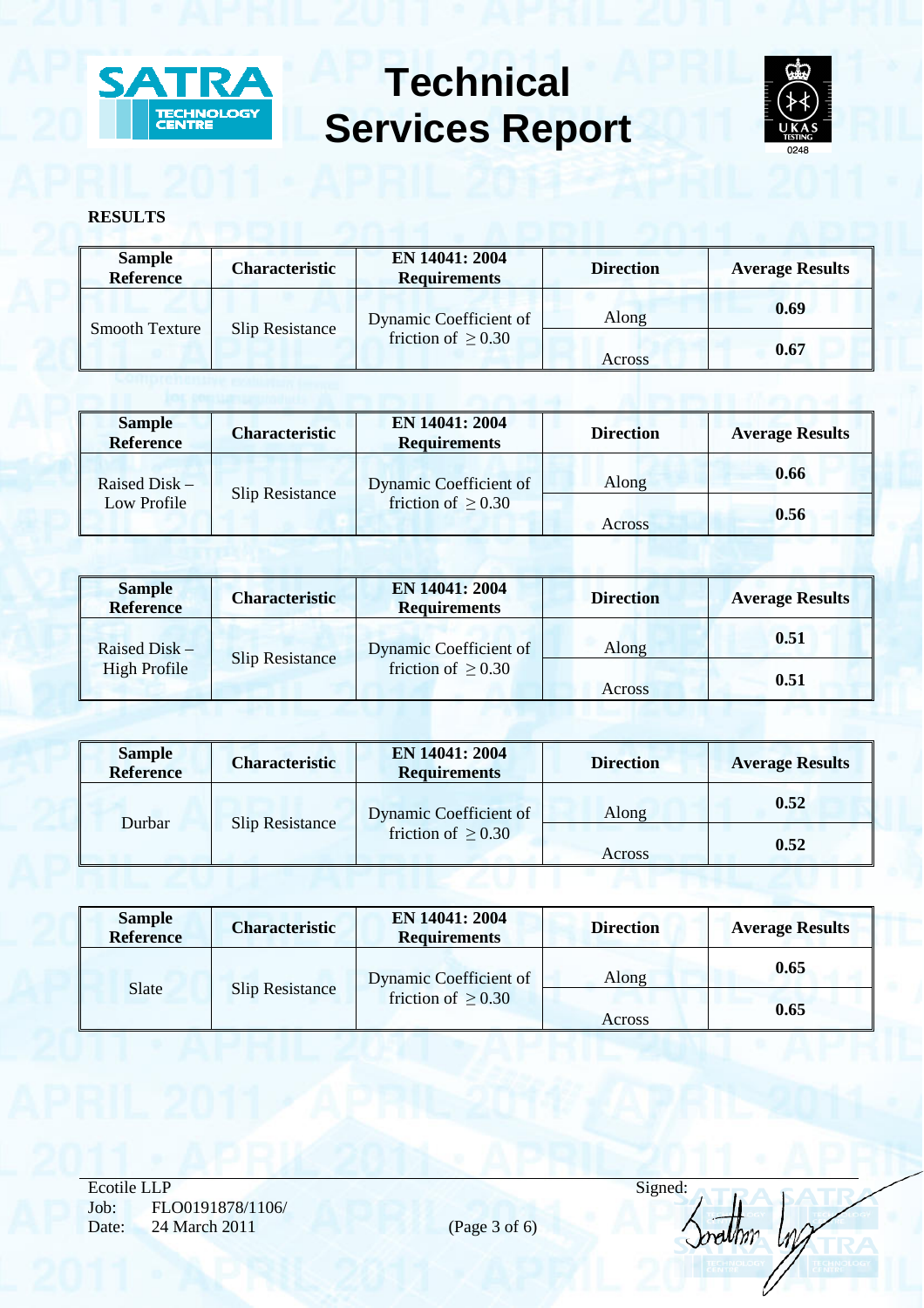



# **COMMENTS**

The test is conducted to assess the Dynamic Coefficient of Friction of the surface of a vinyl floor covering, which is usually walked on with shoes. The measurements are made in the laboratory on dry floor covering surfaces only.

During the test a slider made from two calibrated leather sliders and one calibrated shoe rubber slider is loaded to impose a specified force (10kg) on to the resilient floor covering. The loaded slider is pulled parallel to the surface of the floor covering at a constant speed, with five samples being tested in the along and across direction of manufacture.

BS EN 14041: 2004 stipulates a minimum safety requirement for floor coverings where a claim of slip resistance is made. The floor covering intended to be used in dry and non-contaminated conditions shall have a Dynamic Coefficient of Friction of  $\geq$  0.30 when tested according BS EN 13893: 2002.

*Note: However, it should be noted that this does not ensure safety of floor coverings with regard to this property. Slip is affected by a number of other parameters including installation, environment, maintenance, contaminates, footwear and user behaviour which should be assessed prior to final installation. Some floors will be subjected to wet cleaning processes and spillages in normal everyday use and the manufacturer should not make guarantees under these conditions.* 

| Signed: |  |
|---------|--|
|         |  |
|         |  |
|         |  |
|         |  |
| maunn   |  |
|         |  |
|         |  |
|         |  |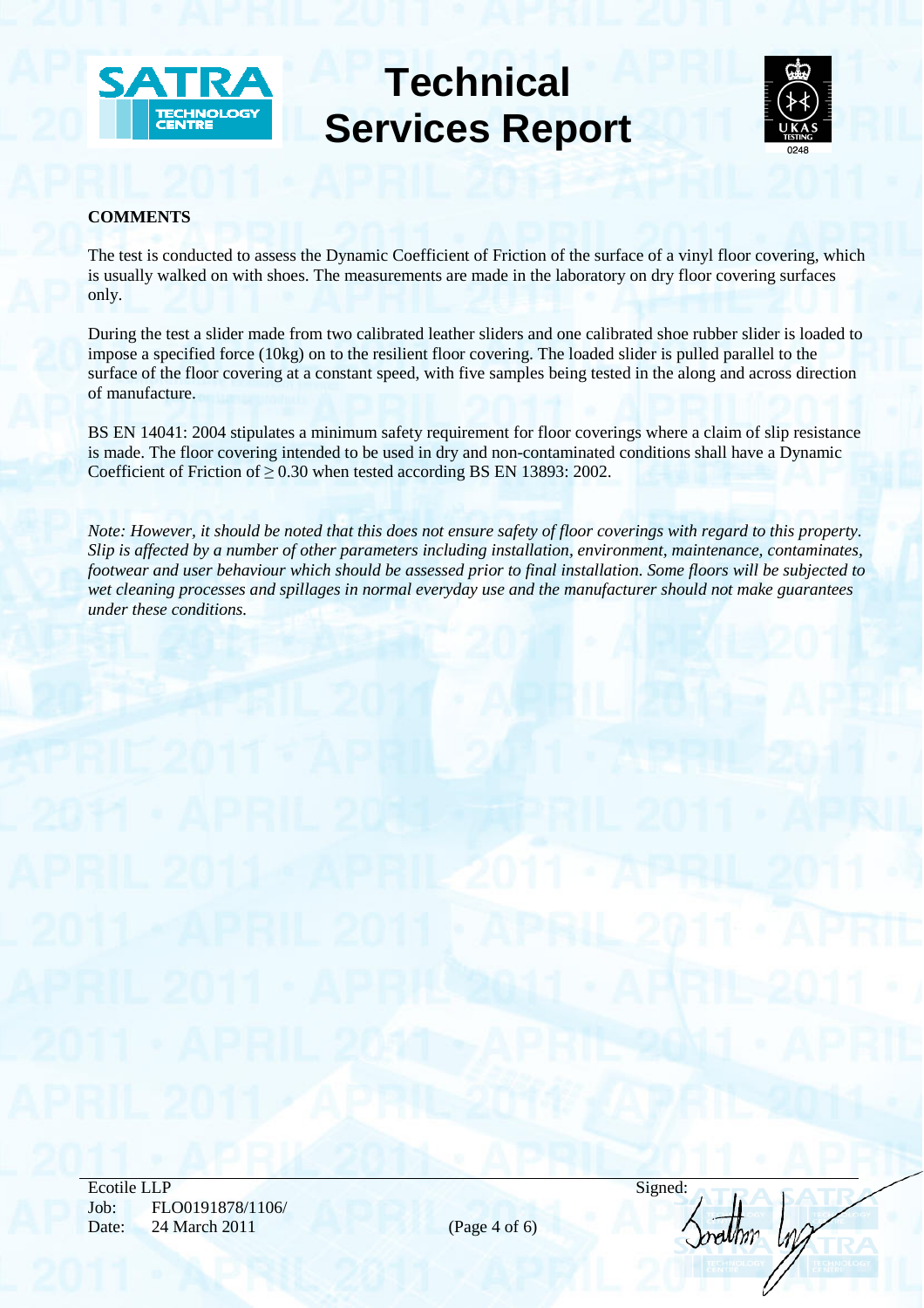



# **Annex 1.0 – Appearances.**





Raised Disk – High Profile Durbar



Smooth Texture Raised Disk – Low Profile





**Slate** 

Ecotile LLP Signed: Job: FLO0191878/1106/ Date: 24 March 2011 (Page 5 of 6)